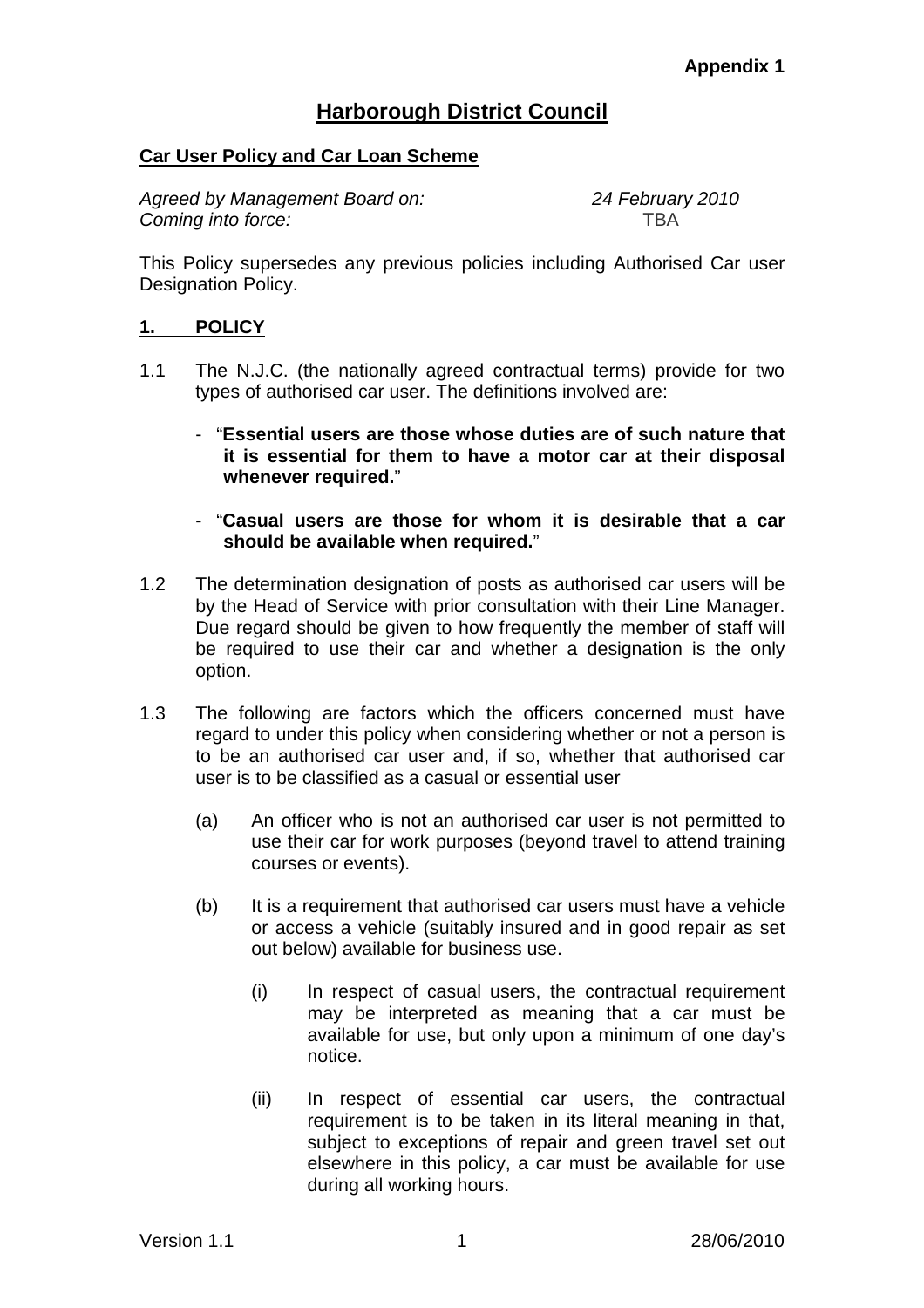- (c) Full time officers who regularly travel or are likely to travel over 2,000 business miles per annum (pro-rata for part time officers) in the performance of the duties would therefore normally be an essential user.
- (d) The number of miles in 1.3 (c) will be reviewed to ensure the optimum number of miles is used to evaluate the essential car user status.
- (e) An officer who may be required to attend meetings or other events at short notice, commensurate with their roles and responsibilities, would also normally be an essential user.

On this basis, it is presumed that Management Board (statutory officers, chief officers and deputy chief officers as defined in the Local Government and Housing Act 1989) will normally be essential car users.

- 1.4 The rates paid by the Council will be varied from the NJC rates by local agreement, and the current rates will be published on the Council's intranet.
- 1.5 The essential car user lump sum allowance as published will be for full time equivalent (FTE), and will be pro-rata if applicable to that post.

# **2. Application of Policy**

- 2.1 This policy will apply to all existing post-holders, for those employees for whom the policy would be considered to be a reduction to the current arrangements in accordance with notice period will be made as to the date of the change, and no protection will apply.
- 2.2 A review of posts to check if the status of authorised car user applies will be undertaken on an annual basis to be completed by 31 May each year.
- 2.3 The policy will apply in all other circumstances. This will include, for example:
	- (a) All new entrants to the council to existing and new posts whether temporary, fixed term, part-time or permanent.
	- (b) All existing employees, who are appointed internally to existing and new posts whether occasional relief, temporary, fixed term, part-time or permanent (including appointments under the Council's redeployment policy).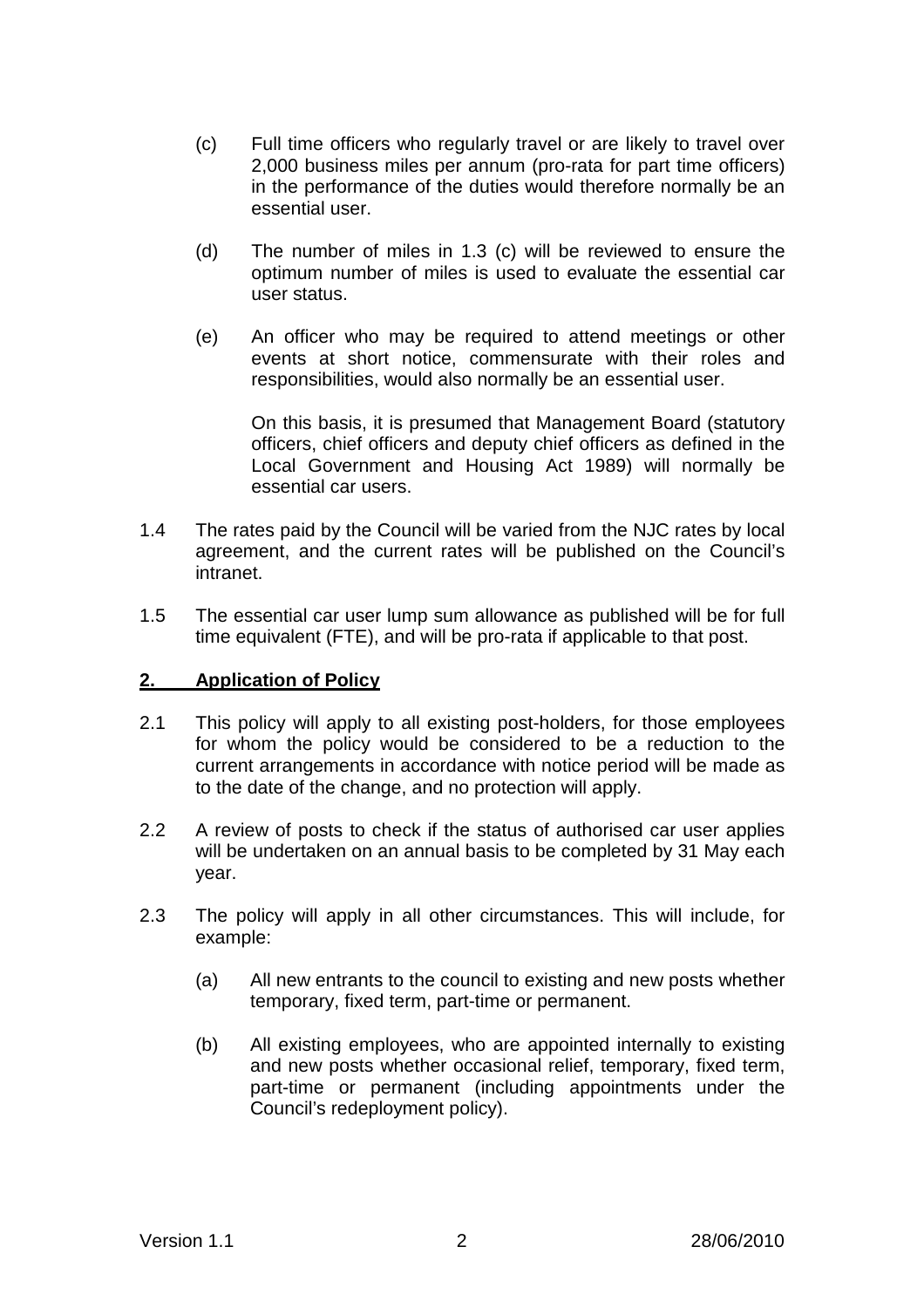# **3. Access to Car Loan Scheme and Staff Car Park**

#### Financial assistance

- 3.1 It is an N.J.C. term that:
	- "**An authorised car user may apply to the authority for financial assistance to purchase a car**."
- 3.2 This financial assistance has been provided at this Council through access to the Council's Car Loan Scheme, to which terms and conditions apply. The Car Loan Scheme has operated under a policy of a nil interest loan.
- 3.3 The Council will no longer offer a car loan scheme to any employee, however applications for car loans will be considered from those employees who are required to use their car on official duties. Interest will be chargeable.
- 3.4 Any car loan agreement currently in force will continue to run to the agreements end date. There will not be an opportunity to renew the loan either during the loan period or at the end of the loan period, subject to 3.3 above.
- 3.5 See Appendix A for applicable conditions

### Staff Car Park

- 3.6 Provision is made that all Authorised Car Users will have access to the Staff Car park at Mill Hill at the Council Offices, Adam and Eve Street, Market Harborough. However exceptions apply to this as listed in paragraph 5.5 below.
- 3.7 In the event that there are no spaces available at the Mill Hill Staff car Park, all Essential car users may park in a Pay and Display Car Park for which there will be full reimbursement of the cost of parking processed through the monthly claim.
- 3.8 In the event that there are no spaces available at the Mill Hill Staff Car Park, all designated casual users may reclaim the cost of parking in Pay and Display car parks only in respect of the days when this occurs, and on which they are required to use the car for business use.
- 3.9 The Council reserves the right to introduce charging for this car park, in line with the Town's other car parks, at a point in the future. Any change would be consulted upon, through the normal process.
- 3.10 The use of the staff car park is subject to monitoring and audit, if abused could lead to disciplinary action.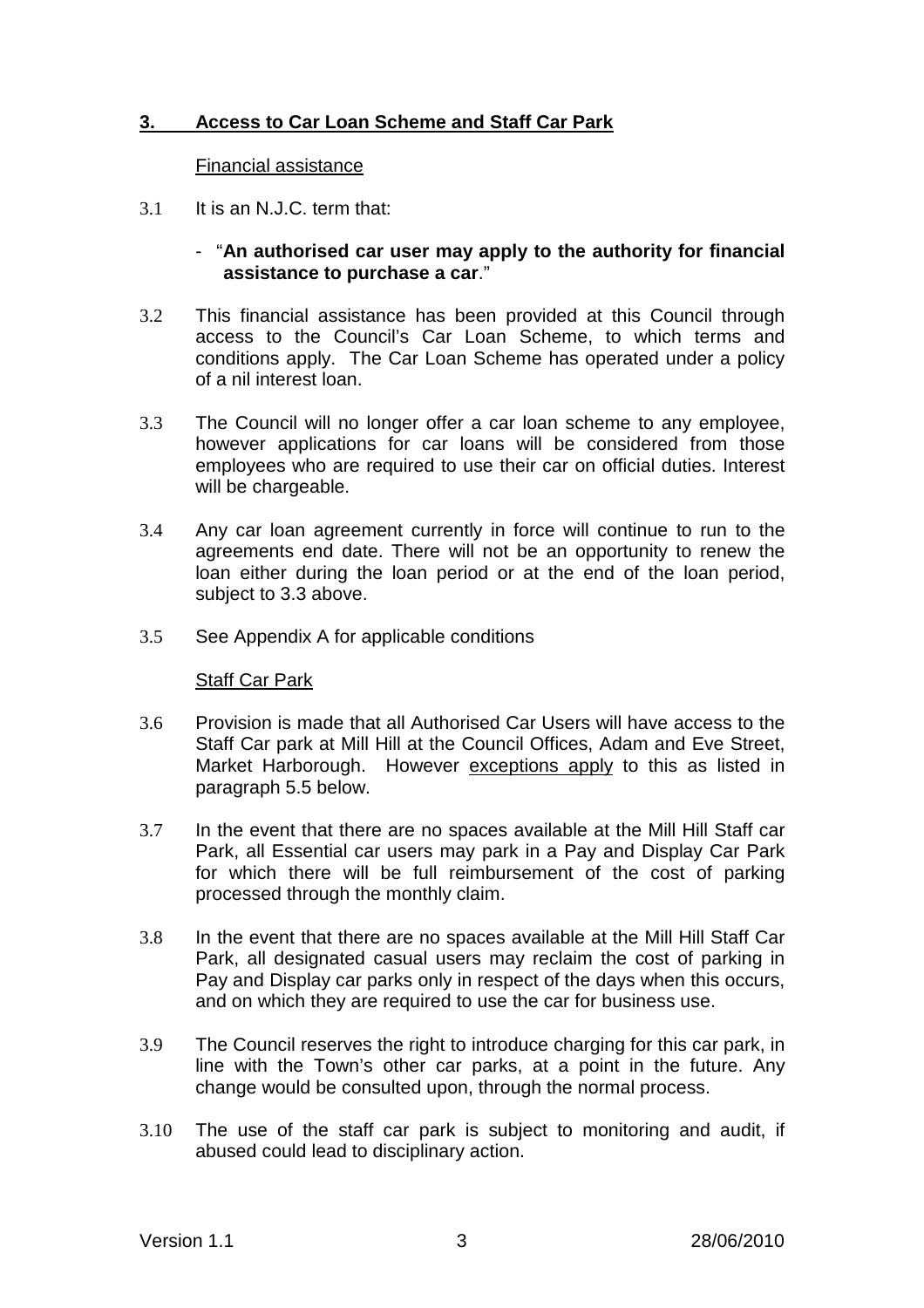### **4. Requirements of the Policy**

- 4.1 All decisions on designations must be able to robustly stand up to challenge and scrutiny and therefore must be adequately and properly documented and authorised.
- 4.2 It is the authorised car user's responsibility to ensure that the car is insured properly and comprehensively for business travel. **The employee must provide a copy of the insurance certificate annually denoting such use to the council's designated Insurance Officer in Finance Services.** Additionally, the Officer or Internal Audit may call in for inspection such documents as may be necessary to ensure that the employee is entitled to drive the vehicle for business travel.
- 4.3 It is also the requirement under the Corporate Manslaughter Act that an employer should ensure the vehicle is safe and driver is suitably qualified. Therefore the car user must provide on request the following documents to the designated officer, Driving Licence (Photocard and paper counterpart if two part licence) and MOT certificate if relevant.
- 4.4 The presentation of these documents will be verified by the line manager.
- 4.5 Where an alternative to the motor car normally at the disposal of the authorised car user is made use of for Council business (such as a courtesy car supplied by the garage whist the employee's car is being serviced, maintained or repaired), then the requirements of the policy as stated above in 4.2 will apply to the alternative car,. The alternative car must be properly roadworthy and insured for business use. It is the employee's responsibility to ensure that they are fully and comprehensively insured to use the alternative car for that business travel.
- 4.4 Where the authorised car user is disqualified from driving the Council will cease all payments appertaining to the car user designation of the post. The council will consider the ability of the employee to undertake and discharge the duties and responsibilities of the designated post. **It is the responsibility of the employee's Line Manager, immediately upon receipt of such information and knowledge by them, to notify Human Resources and Financial Services to cease payments to the employee.** This might also apply to long-term or permanent medical conditions.
- 4.5 Where a person holding an authorised car user post cannot drive for short term medical reasons, then the Council will make reasonable adjustments as may be appropriate such as, for example, the use of taxis by way of reimbursement, contract or allowance.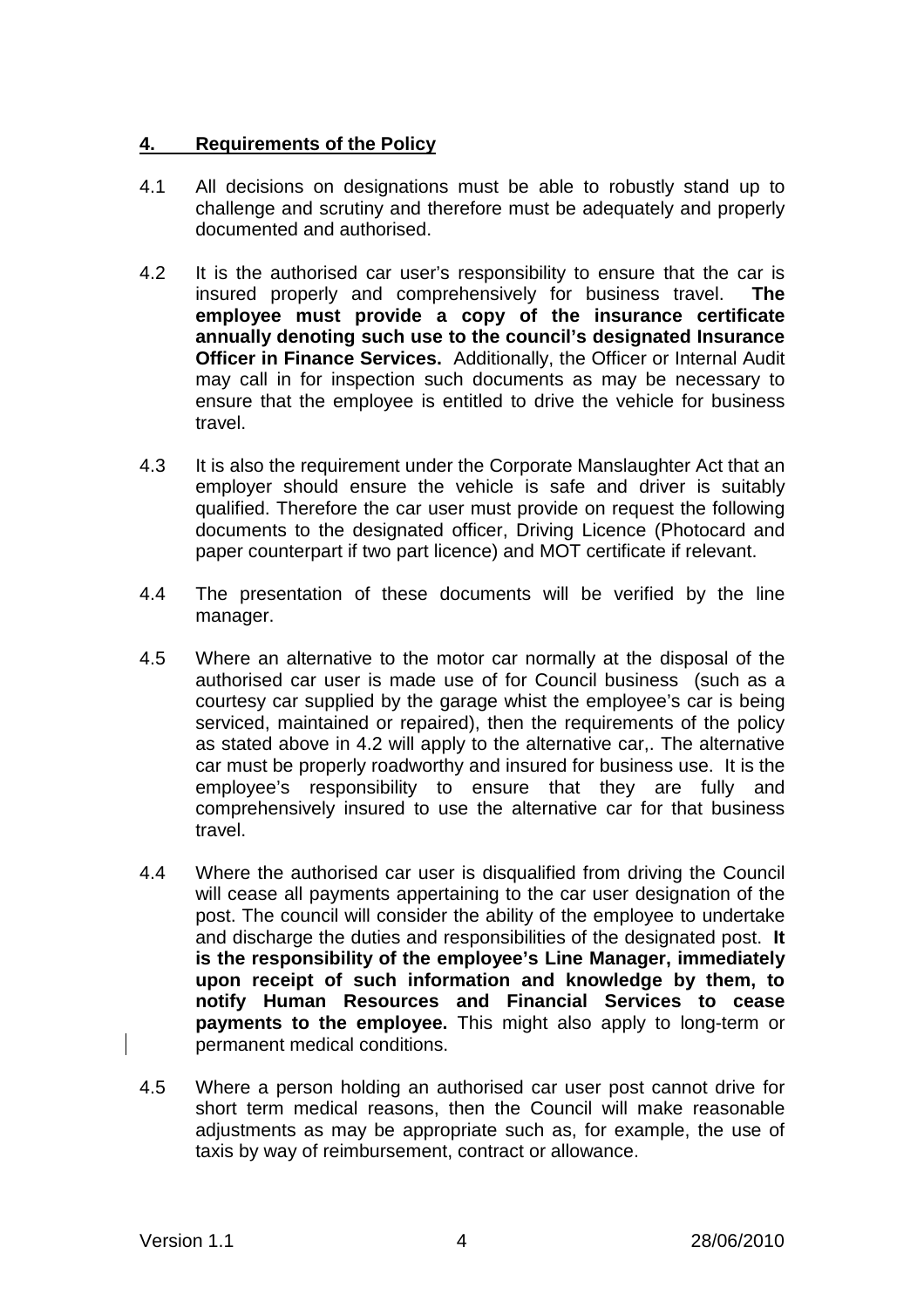- 4.6 Where an authorised car user cannot meet the requirements of their designated post beyond a reasonable period of time as determined by and in consultation with their Line Manager, then the Council will cease all payments appertaining to the designation of the post. **It is the responsibility of the employee's Line Manager, immediately upon receipt of such information and knowledge by them, to notify Human Resources and Finance Services to cease payments to the employee.**
- 4.7 Any payments made to the employee to which, they were not entitled in accordance with the circumstances stated here in this policy shall be recovered from the employee. Recovery of such sums shall be in accordance with statutory provisions and have regard to recommended best practice.

### **5. Exclusions and Exceptions to the Policy**.

- 5.1 There is no designation other than 'authorised' and therefore such use will not be recognised for payment of mileage allowances. For reasons of protection of employees and the council, Managers must not ask their staff, who are not designated either Essential User or Casual User, to undertake any business travel using their car.
- 5.2 Whilst on Maternity leave any entitlement to essential user lump sum would continue, however no mileage would be claimed.
- 5.3 Business mileage does not apply to travel undertaken for attendance at training events, which includes seminars or conferences attended primarily for training purposes. All employees can claim travel allowance for attendance at training events, including continuous professional development (CPD) and conferences. Different rates of travel allowance applies for training. **It is the employee's responsibility to ensure that they are adequately insured, have a relevant drivers licence and the vehicle has an MOT if required.**
- 5.4 The requirement to make available and use a car will not apply to an authorised car user when:
	- (a) The car is being serviced, maintained and repaired. However, the Requirements of the Policy apply as stated above;
	- (b) The employee is car sharing thus embracing the 'green travel' ethos. However, the Requirements of the Policy apply as stated above; or
	- (c) Where public transport is used because it is a cheaper or more appropriate means of travel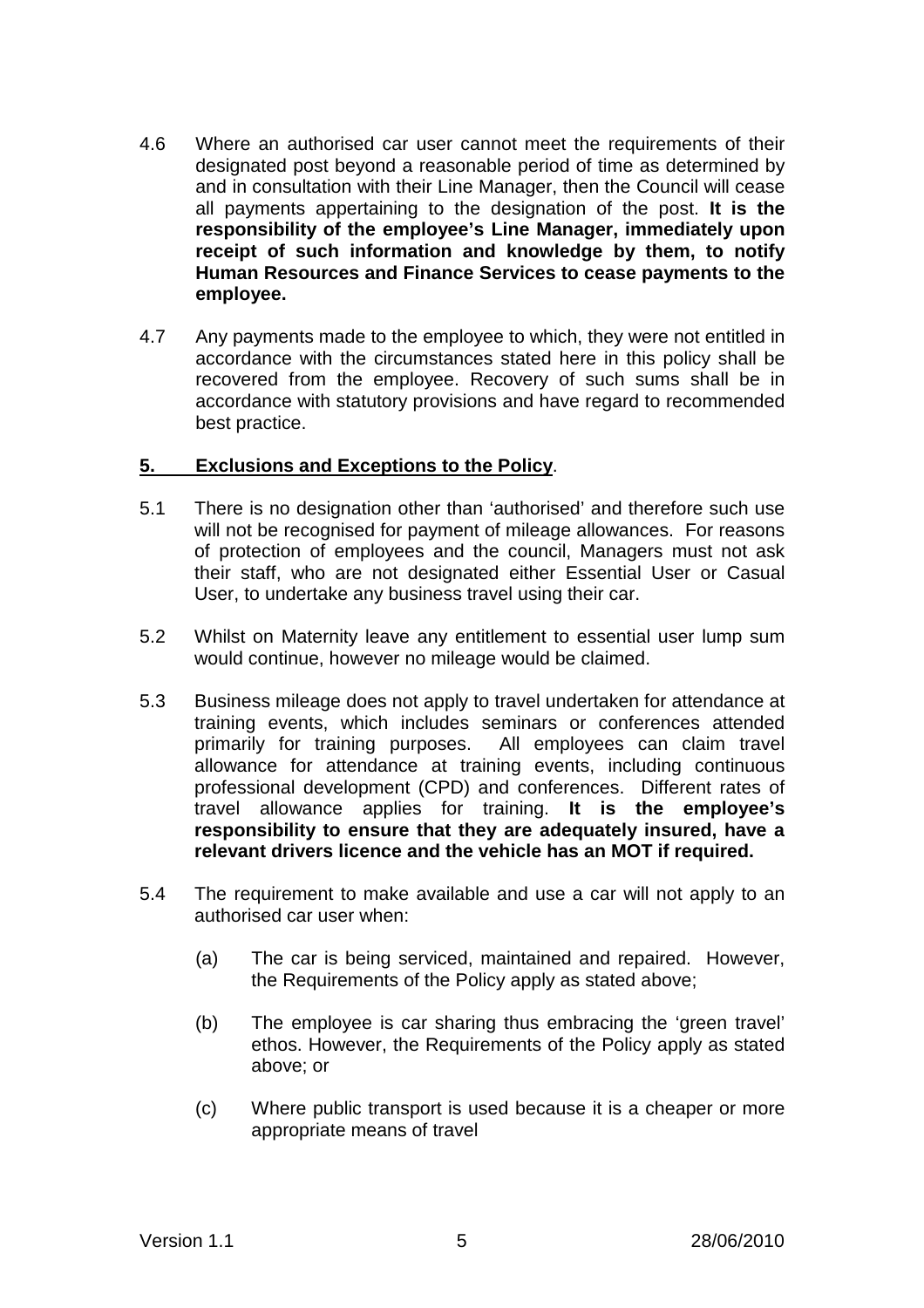- 5.5 Authorised car users **must not** use staff car parking areas at any of the Council's premises or attempt to reclaim the cost of parking at a Pay and Display car park when they are away on annual leave or any other authorised leave of absence.
- 5.6 Any abuse of Policy could lead to disciplinary action.

### **6. Policy Review**

6.1 This policy may be subject to review.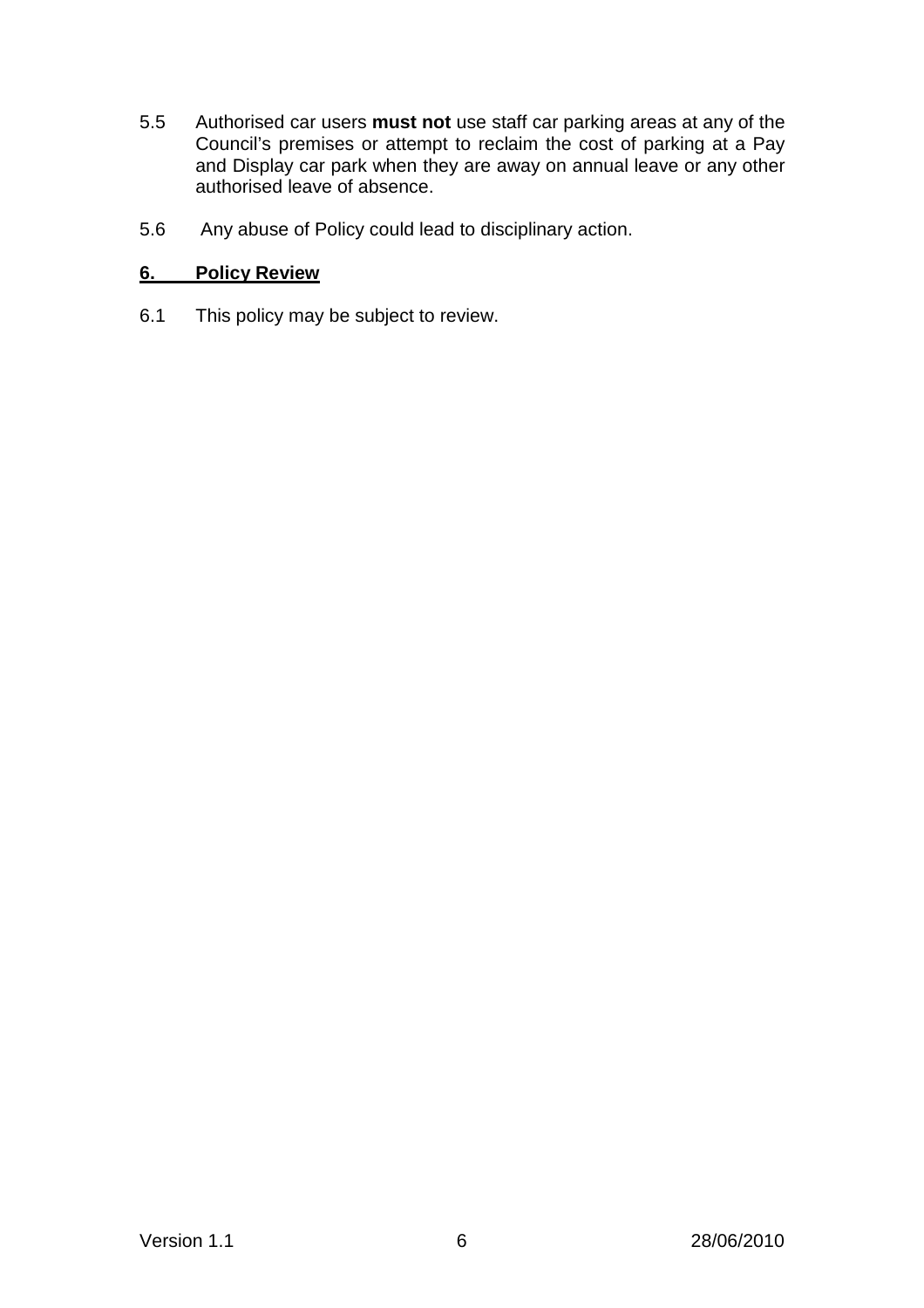# **APPENDIX A**

#### Conditions Applicable to Loans

- 1. Applications for car loans will be considered from those employees who are required to use their car on official duties.
- 2. Loans will be granted
	- (a) if the Head of Service (or director) of the employing department considered the vehicle suitable for the performance of the applicant's duties and
	- (b) subject in all respects to the approval of the s.151 officer or deputy s.151 officer.
- 3. Applications for loans will not normally be considered for the replacement of a car already subject to a Council loan unless
	- (a) the present loan has expired or
	- (b) the car being replaced has run 20,000 miles since the granting of the original loan.
- 4. All applicants will be required to produce a detailed invoice from the supplier showing the cost of the vehicle to be purchased and, after the vehicle has been purchased, a receipt for the purchase consideration.
- 5. An application relating to a secondhand vehicle shall be accompanied by a certificate given by a qualified independent automobile engineer eg the AA,, approved by the s.151 officer or deputy s.151.officer which shall specify
	- (a) reasonableness of the purchase price
	- (b) roadworthiness, and
	- (c) estimated future of the vehicle (this must be at least the number of years for which the loan is required)

### Amount of Loan

- 6. The total loan required should be calculated by taking the total cost of the new car after deduction for the value of the old car less ineligible items (road fund licences, luxury items), add amount outstanding on any existing loan, less any contribution by applicant.
- 7. If the applicant has less than three years continuous Local Government service at the time of application, the applicant will be required to enter into Credit Guarantee Insurance to cove the amount advanced, the premium for such insurance being borne by the applicant. Other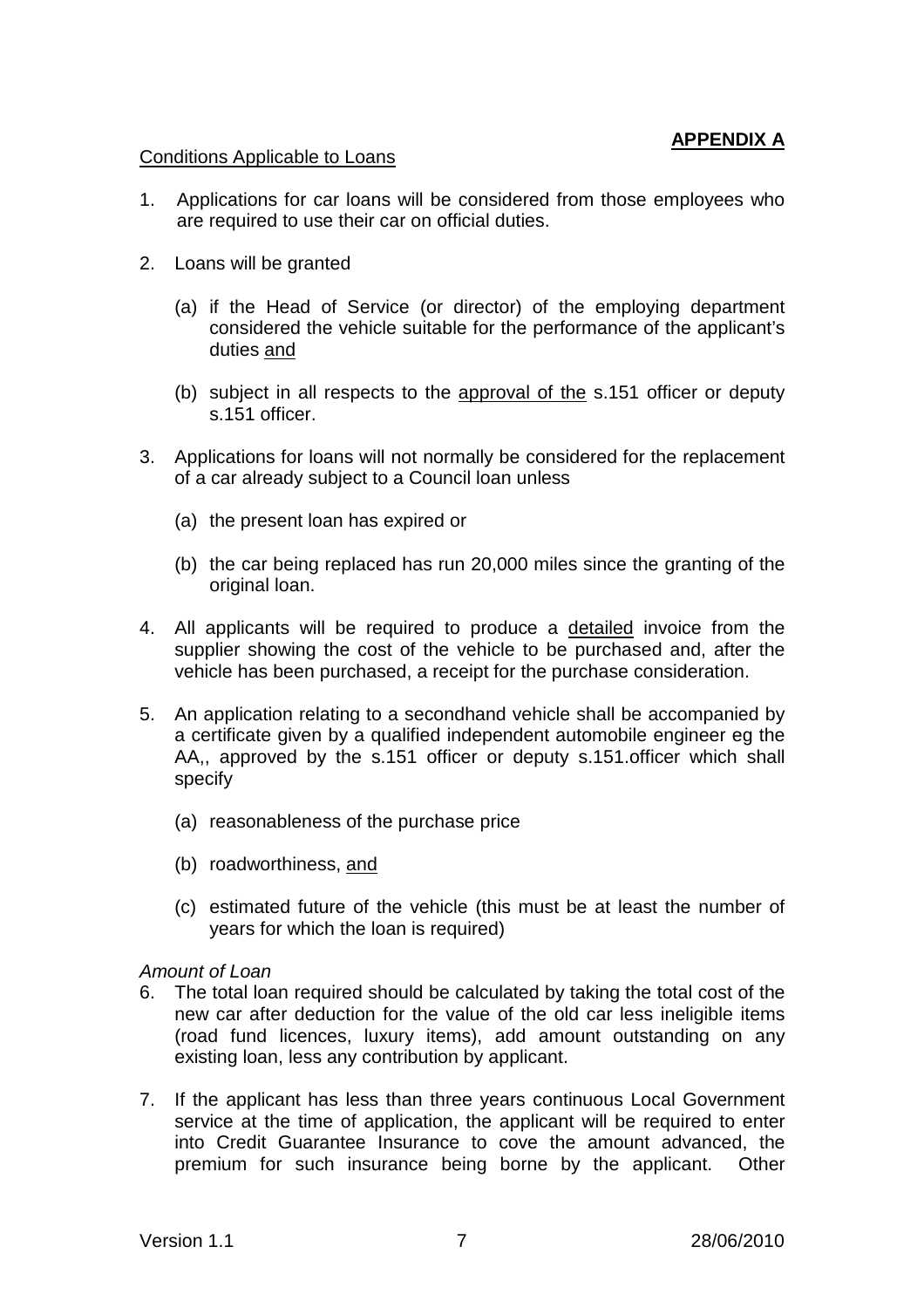applicants will not normally be required to enter into Credit Guarantee Insurance, but the decision on such cases will be made by the s.151 officer or deputy s.151 officer.

8. The loan shall not exceed 40% of the gross annual earnings of the employee subject to a maximum of £5,000.

#### Repayment

- 9. A loan granted in accordance herewith shall be repayable by monthly instalments over such a period, not exceeding two years or the estimated life of the car, whichever is the shorter, as may be approved. Authority for the s.151 officer or deputy s.151 officer to deduct repayment instalments from pay is given by the completion of the application form.
- 10. An officer will be responsible for prepaying the balance of any outstanding loan, together with accrued interest, before leaving the service of the Council. Should there be any delay in repayment, additional interest will be charged on the outstanding balance. However, if the officer is leaving to go to another Authority, and that Authority agrees, the loan outstanding including any additional interest due, may be transferred.

### **Consumer Credit Act 1974**

11. Loans are regulated by the Consumer Credit Act 1974 and you will be asked to sign a loan agreement form once the application has been approved. The following table illustrates the amounts to be repaid for each £1,000 borrowed:-

| <b>Repayment Period</b> | <b>APR</b> | <b>Loan Period (Years)</b> |        |
|-------------------------|------------|----------------------------|--------|
|                         |            |                            |        |
| Monthly                 | 8.2%       | £87.10                     | £45.34 |

### **Other Conditions**

- 12. The vehicle shall be available at all reasonable times for utilisation by the applicant in the performance of his official duties as required by the Council.
- 13. If the borrower shall die, assign, pledge or charge the motor car or part with its possessions, fail to insure the motor car and keep it insured, become bankrupt, make a composition or arrangement with his creditors, commit any act resulting in the seizure of the motor car, whether by way of execution, distress or otherwise, then the whole of the loan of any balance thereof with interest shall immediately become payable to the Council. The Council shall be entitled to deduct such balance from any sum that may be or become due to the officer from the Council whether by way of salary or refund of Superannuation contributions or otherwise.
- 14. The borrower will be required to: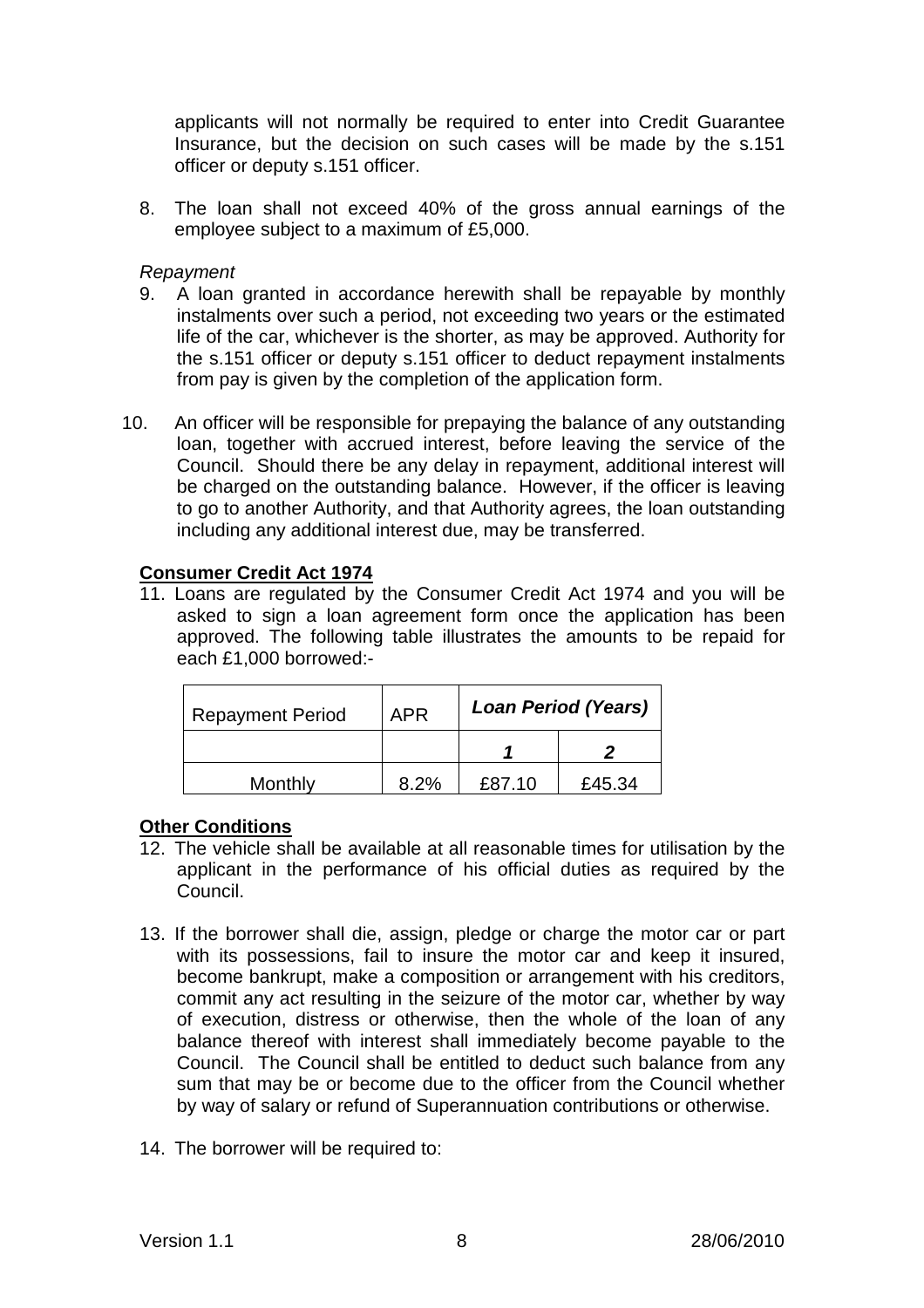- (a) Insure the vehicle under a comprehensive policy and produce that policy any renewal receipt when requested to do so to the designated officer
- (b) Report to the designated officer any accident involving a claim on the policy.
- (c) Not dispose of the vehicle without previous consent of the s.151 officer or deputy s.151 officer prior to the repayment of the loan outstanding with accrued interest.
- (d) Produce the vehicle registration document when required to do so by the s.151 officer or deputy s.151 officer.
- 15. The Borrower must be the holder of a current driving licence, and must utilise the car in the performance of his/her official duties as required by the Council.
- 16. The Borrower hereby authorises the Council to deduct from each payment of salary/wages emoluments or allowances due to the Borrower from the Council the instalments set out on the face of this agreement until the total amount payable has been repaid. This authority is irrevocable so long as the total amount payable or any part thereof remain owing to the Council.
- 17. The Borrower undertakes not to dispose of the car without the previous consent of the Council at any time prior to the repayment of the full amount of the loan with interest calculated in accordance with the Consumer Credit Act 1974.
- 18. The car purchased must be (i) registered in the name of the Borrower and the vehicle registration book submitted to the Council's designated officer for inspection, (ii) insured under a comprehensive policy covering the use of the car on the Council's business. This policy must be submitted to the Council's designated officer for inspection, as soon as possible after the purchase is completed, and the policy must be in the Borrower's own name.
- 19. The Borrower shall not borrow, during the period of the loan, any monies from any source, using the car, which is the subject of the loan agreement, as security.

20. If at any time:

- i) The Borrower fails to comply with any of the conditions of this agreement
- ii) The Borrower commits any act which results in an incumbrancer taking possession or a receiver or administrator appointed of all or any part of the Borrower's assets
- iii) Any distress, execution, sequestration or other like process is levied or enforced upon or is taken against the Borrower's property
- iv) A meeting whether formal or informal of the Borrower's creditors or any of them is called